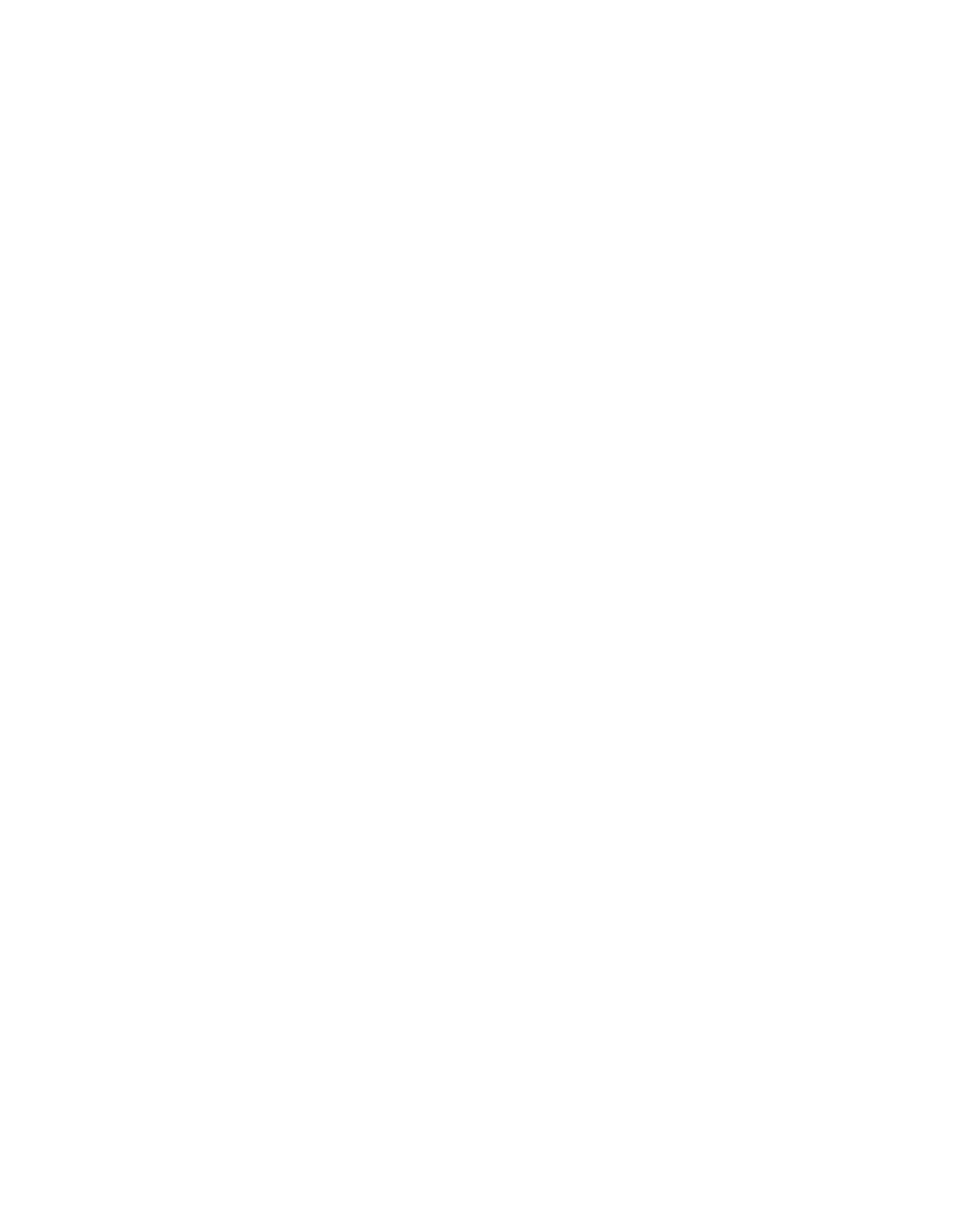# **2013‐2016 TRANSPORTATION IMPROVEMENT PROGRAM**

**for North Central Texas**

Public Meeting Date(s): March 12 and 13, 2012

 \_\_\_\_\_\_\_\_\_\_\_\_\_\_\_\_\_\_\_\_\_\_\_\_\_\_\_\_\_\_\_\_\_\_\_\_\_\_\_\_\_\_\_\_\_ \_\_\_\_\_\_\_\_\_\_\_\_\_\_\_\_\_\_\_\_\_\_\_\_\_\_\_\_\_\_\_\_\_\_\_\_\_\_\_\_\_\_\_\_\_ \_\_\_\_\_\_\_\_\_\_\_\_\_\_\_\_\_\_\_\_\_\_\_\_\_\_\_\_\_\_\_\_\_\_\_\_\_\_\_\_\_\_\_\_\_ \_\_\_\_\_\_\_\_\_\_\_\_\_\_\_\_\_\_\_\_\_\_\_\_\_\_\_\_\_\_\_\_\_\_\_\_\_\_\_\_\_\_\_\_\_

Approved by RTC on: April 12, 2012

Amended on: \_\_\_\_\_\_\_\_\_\_\_\_\_\_\_\_\_\_\_\_\_\_\_\_\_\_\_\_\_\_\_\_\_\_\_\_\_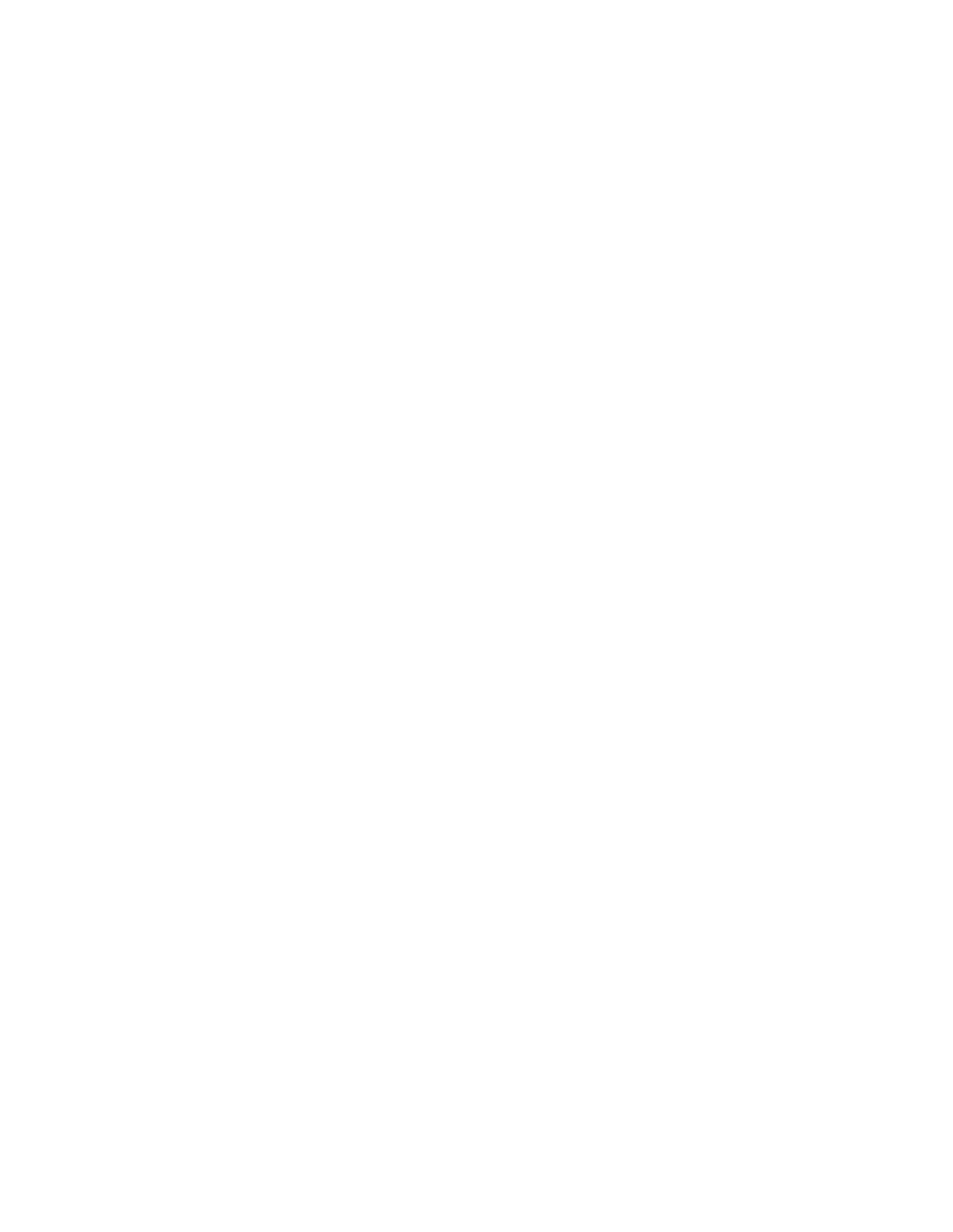#### **ABSTRACT**

| TITLE: 2013-2016 Transportation Improvement Program for |
|---------------------------------------------------------|
| North Central Texas                                     |

|  | <b>CONTACTS:</b> Christie Gotti<br>Senior Program Manager | E-mail: cgotti@nctcog.org         |
|--|-----------------------------------------------------------|-----------------------------------|
|  | <b>Omar Barrios</b><br>Sr. Transportation Planner         | E-mail: obarrios@nctcog.org       |
|  | Adam Beckom<br>Sr. Transportation Planner                 | E-mail: abeckom@nctcog.org        |
|  | Robert Pacleb<br><b>Transportation Planner</b>            | E-mail: rpacleb@nctcog.org        |
|  | Jose Perez<br><b>Transportation Planner</b>               | E-mail: <i>jperez@nctcog.org</i>  |
|  | Laura Person<br><b>Administrative Assistant</b>           | E-mail: <b>lperson@nctcog.org</b> |
|  | Angela Smith<br><b>Transportation Planner</b>             | E-mail: asmith2@nctcog.org        |

- SUBJECT: Comprehensive listing of federally and State‐funded surface transportation projects in the Dallas‐Fort Worth Metropolitan Area; regionally significant, locally funded projects are also included.
	- DATE: April 2012

SOURCE OF COPIES: Regional Information Center North Central Texas Council of Governments 616 Six Flags Drive Arlington, Texas 76011 (817) 640‐3300

Electronic copy: http://nctcog.org/trans/tip

ABSTRACT: The Transportation Improvement Program (TIP) is a staged, multiyear listing of surface transportation projects proposed for funding by federal, State, and local sources within the Dallas‐Fort Worth Metropolitan Area. The TIP is developed through a cooperative effort of the North Central Texas Council of Governments' Regional Transportation Council, the Texas Department of Transportation, local governments, and transportation agencies. The TIP contains projects with committed funds in fiscal years 2013, 2014, 2015, and 2016. Project listings are financially constrained to available resources.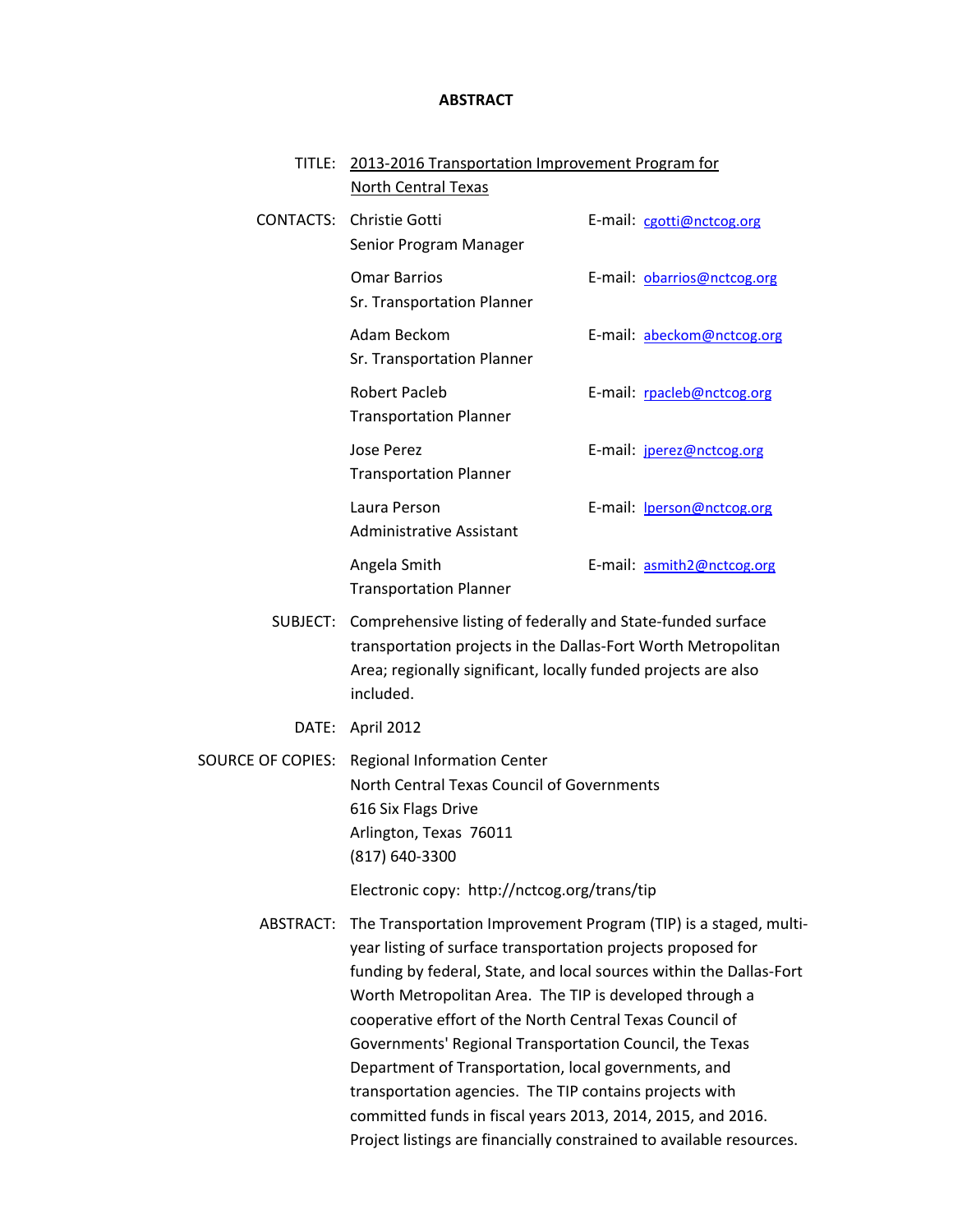## **What is NCTCOG?**

The North Central Texas Council of Governments is a voluntary association of cities, counties, school districts, and special districts which was established in January 1966 to assist local governments in **planning** for common needs, **cooperating** for mutual benefit, and **coordinating** for sound regional development.

It serves a 16-county metropolitan region centered around the two urban centers of Dallas and Fort Worth. Currently the Council has **240 members**, including 16 counties, 170 cities, 24 independent school districts, and 30 special districts. The area of the region is approximately **12,800 square miles**, which is larger than nine states, and the population of the region is over **6.5 million**, which is larger than 38 states.

**NCTCOG's** structure is relatively simple; each member government appoints a voting representative from the governing body. These voting representatives make up the **General Assembly** which annually elects a 15-member Executive Board. The **Executive Board** is supported by policy development, technical advisory, and study committees, as well as a professional staff of 315.



NCTCOG's offices are located in Arlington in the Centerpoint Two Building at 616 Six Flags Drive (approximately one-half mile south of the main entrance to Six Flags Over Texas).

**North Central Texas Council of Governments P. O. Box 5888 Arlington, Texas 76005-5888 (817) 640-3300**

#### **NCTCOG's Department of Transportation**

Since 1974 NCTCOG has served as the Metropolitan Planning Organization (MPO) for transportation for the Dallas-Fort Worth area. NCTCOG's Department of Transportation is responsible for the regional planning process for all modes of transportation. The department provides technical support and staff assistance to the Regional Transportation Council and its technical committees, which compose the MPO policy-making structure. In addition, the department provides technical assistance to the local governments of North Central Texas in planning, coordinating, and implementing transportation decisions.

Prepared in cooperation with the Texas Department of Transportation and the U. S. Department of Transportation, Federal Highway Administration, and Federal Transit Administration.

"The contents of this report reflect the views of the authors who are responsible for the opinions, findings, and conclusions presented herein. The contents do not necessarily reflect the views or policies of the Federal Highway Administration, the Federal Transit Administration, or the Texas Department of Transportation."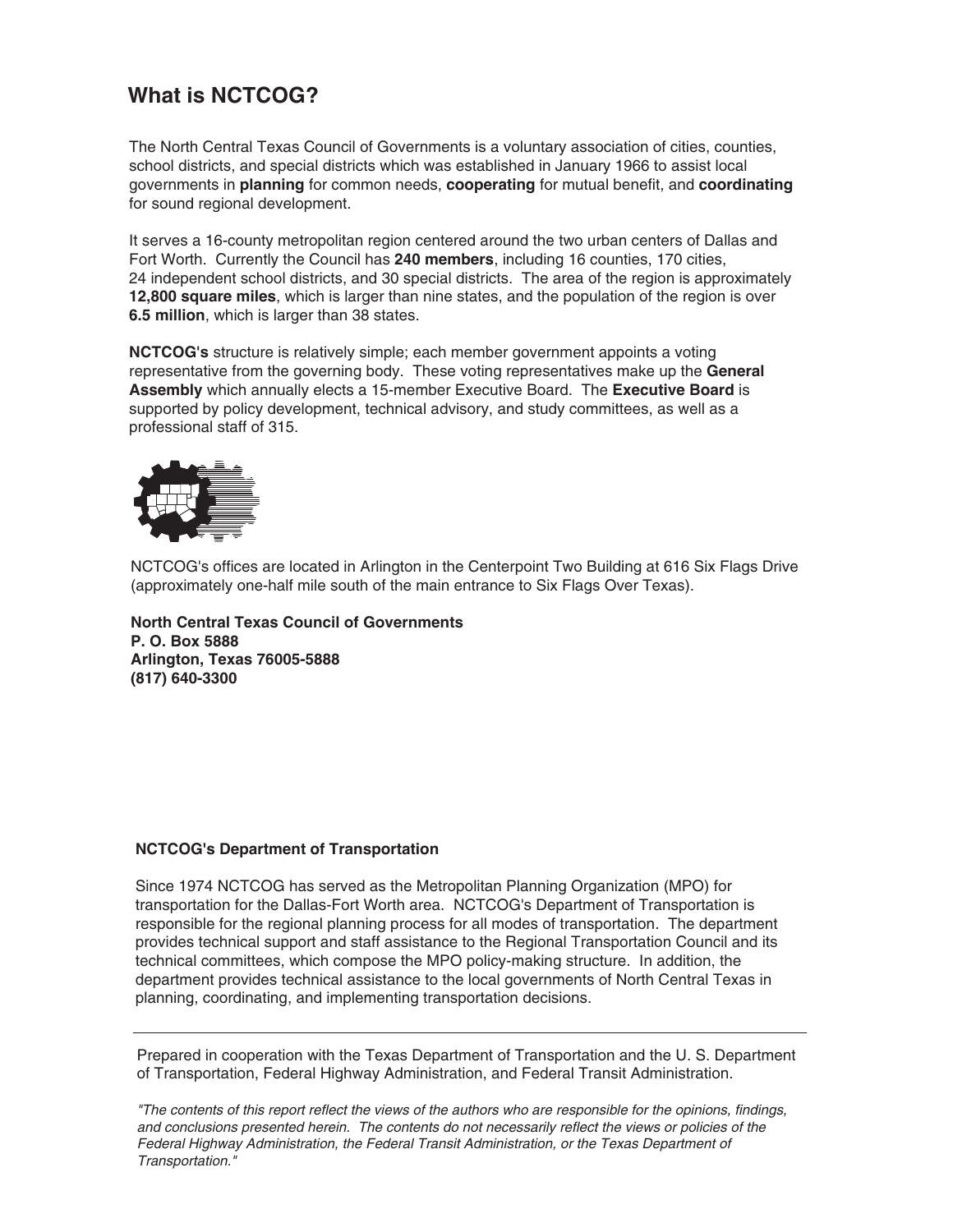#### **NCTCOG Executive Board 2011-2012**

President **Linda Koop** Councilmember, City of Dallas

Vice President **Bobbie Mitchell** Commissioner Denton County

Secretary-Treasurer **Steve Terrell** Mayor, City of Allen

Past President **B. Glen Whitley** County Judge, Tarrant County **Director Clay Jenkins** County Judge Dallas County

**Director Andy Nguyen** Commissioner Tarrant County

**Director Daniel Scarth** Mayor Pro Tem, Fort Worth

**Director Kathryn Wilemon** Councilmember City of Arlington

Director **Ron Jensen** Councilmember City of Grand Prairie

Director **Bill McElhaney** County Judge, Wise County

Director **Cory Spillman** Councilmember City of Cedar Hill

**Director Holly Gray-McPherson** Mayor Pro Tem City of Roanoke

**Director C. Shane Wilbanks** Mayor Pro Tem City of Grapevine

General Counsel **Jerry Gilmore**

Executive Director **R. Michael Eastland**

#### **Regional Transportation Council 2011-2012**

**Jungus Jordan, Chair** Councilmember, City of Fort Worth

**Pete Kamp, Vice Chair** Mayor Pro Tem, City of Denton

**Kathryn Wilemon, Secretary** Councilmember, City of Arlington

**Ron Brown** Commissioner, Ellis County

**Mike Cantrell** Commissioner, Dallas County

**Sheri Capehart** Councilmember, City of Arlington

**Maribel Chavez, P.E.** District Engineer TxDOT Fort Worth District

**Gary Cumbie** Chair Fort Worth Transportation Authority

**Bob Day** Board Member NorthTexas Tollway Authority

**Lee Dunlap** Councilmember, City of Plano

**Rudy Durham** Deputy Mayor Pro Tem City of Lewisville

**Andy Eads** Commissioner, Denton County

**Charles Emery** Board Chair Denton County Transportation Authority **Mark Enoch** Board Member Dallas Area Rapid Transit

**Sal Espino** Councilmember, City of Fort Worth

**Gary Fickes** Commissioner, Tarrant County

**Rob Franke, P.E.** Mayor, City of Cedar Hill

**Bill Hale, P.E.** District Engineer TxDOT, Dallas District

**Roger Harmon** County Judge, Johnson County

**Kathleen Hicks** Councilmember, City of Fort Worth

**Vonciel Jones Hill** Councilmember, City of Dallas

**John Horn** County Judge, Hunt County

**Clay Jenkins** County Judge, Dallas County

**Ron Jensen** Councilmember, City of Grand Prairie

**Ron Jones** Mayor, City of Garland

**Geralyn Kever** Councilmember, City of McKinney

**Linda Koop** Councilmember, City of Dallas

**Kimberly Lay** Deputy Mayor Pro Tem Town of Addison

**Mike Leyman** Councilmember, City of Mansfield

**Matthew Marchant** Mayor, City of Carrollton

**Maher Maso** Mayor, City of Frisco

**Bill McLendon** Councilmember, City of Hurst

**Pauline Medrano** Deputy Mayor Pro Tem, City of Dallas

**John Monaco** Mayor, City of Mesquite

**Rich Morgan** Citizen Representative, City of Dallas

**Mark Riley** County Judge, Parker County

**Rick Stopfer** Councilmember, City of Irving

**John Tatum** Citizen Representative, City of Dallas

**T. Oscar Trevino, Jr., P.E.** Mayor, City of North Richland Hills

**Bernice J. Washington** Boardmember Dallas/Fort Worth International Airport

**Duncan Webb** Commissioner, Collin County

**B. Glen Whitley** County Judge, Tarrant County

**Michael Morris, P.E.** Director of Transportation, NCTCOG

**Surface Transportation Technical Committee** Curvie Hawkins, Chair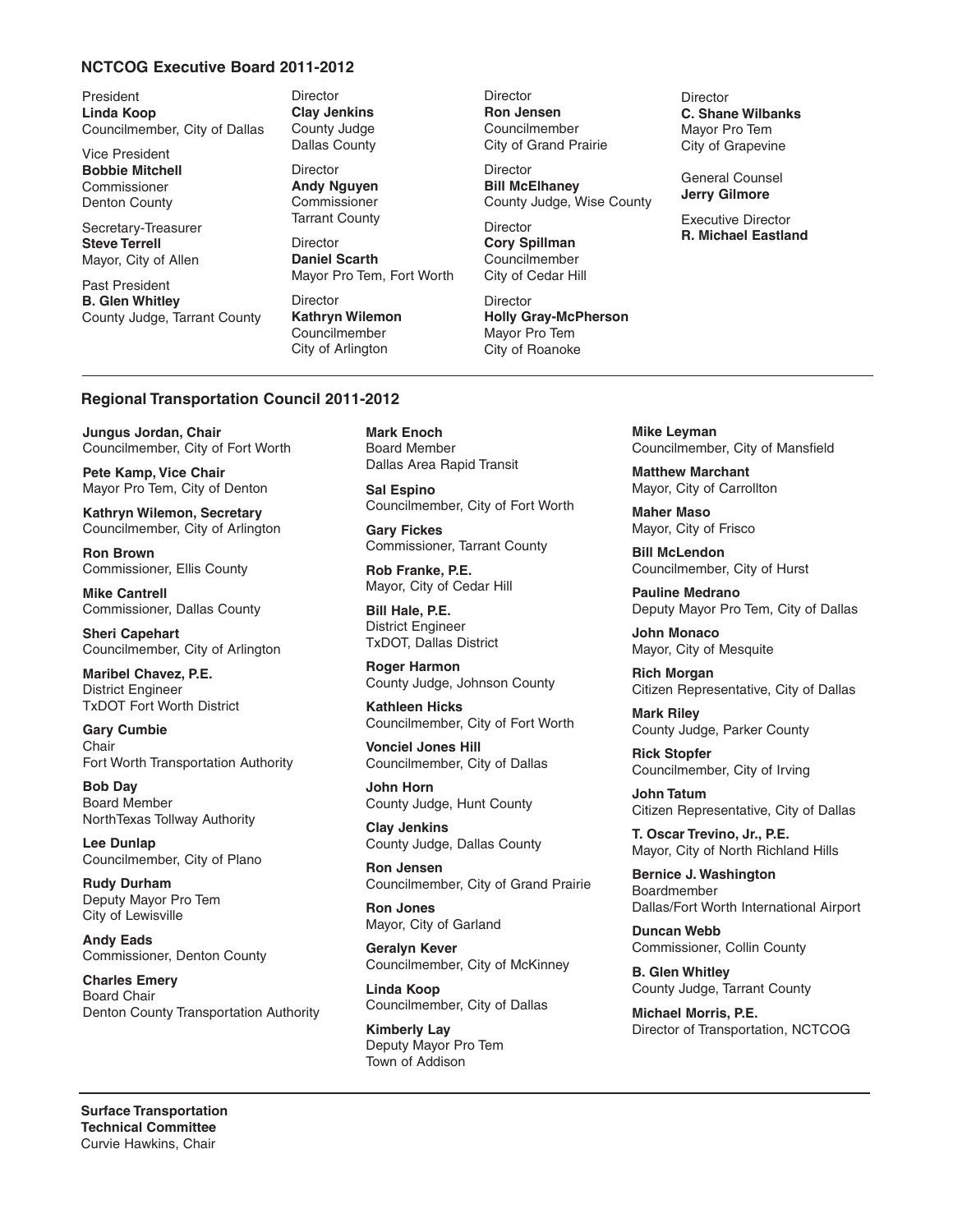#### **SURFACE TRANSPORTATION TECHNICAL COMMITTEE**

**Curvie Hawkins, Chair**  Fort Worth Transportation Authority

**Nancy Cline, Vice Chair** 

**Lori Shelton, Secretary**  North Texas Tollway Authority

**Dennis Abraham**  City of Rowlett

**Steven Alexander**  City of Greenville

**Antoinette Bacchus**  Dallas County

**Brian Barth**  TxDOT, Fort Worth

**John Baumgartner**  City of Allen

**Bryan Beck**  City of Fort Worth

**Don Beeson**  Johnson County

**John Blain**  Kaufman County

**Andrew Boster**  Fort Worth Transportation Authority

**Chris Burkett**  City of Mansfield

**Loyl Bussell**  TxDOT, Fort Worth

**Dave Carter**  City of Richardson

**Peer Chacko** City of Dallas

**Kent Collins**  Town of Flower Mound

**Gerald Cosgrove**  City of Plano

**Chad Davis**  Wise County

**David Davis** City of Farmers Branch

**Ruben Delgado**  Collin County

**Lea Dunn**  Town of Addison

**Claud Elsom**  Rockwall County

**David Esquivel**  City of Cleburne

**Eric Ferris**  City of Lewisville

**Eric Fladager**  City of Fort Worth

**Gina Garcia**  City of Duncanville

**Gary Graham**  City of McKinney

**Ken Griffin**  City of Coppell

**Cecil Hollingsworth**  Parker County

**Jill House**  City of Arlington

**Tom Ice**  City of Haltom City

**Paul Iwuchukwu**  City of Arlington

**Curtis Jarecki**  City of Dallas

**David Jodray**  City of Fort Worth

**Kelly Johnson**  North Texas Tollway Authority

**Tom Johnson**  City of DeSoto

**Sholeh Karimi**  City of Grand Prairie

**Gus Khankarli**  TxDOT, North Regional Office

**Chiamin Korngiebel**  City of Dallas

**John Kubala** City of Bedford

**Renee Lamb**  Tarrant County

**Barbra Leftwich**  Ellis County

**Dee Leggett**  Denton County Transportation Authority

**Stanford Lynch**  Hunt County

**Rick Mackey**  TxDOT, Paris

**Srini Mandayam**  City of Mesquite

**Margie McAllister TCEQ** 

**Clyde Melick**  City of Waxahachie

**Brian Moen City of Frisco** 

**Cesar Molina Jr.**  City of Carrollton

**Lloyd Neal** City of Plano

**Mark Nelson**  City of Denton

**Jim O'Connor**  City of Irving

**Koorosh Olyai**  Dallas Area Rapid Transit

**Michael Pacelli**  City of Grapevine

**Dipak Patel**  City of Lancaster

**John Polster**  Denton County

**Mark Rauscher**  City of Fort Worth

**Greg Royster**  Dallas/Fort Worth International Airport

**Anita Russelmann**  City of Garland

**Moosa Saghian**  TxDOT, Dallas

**Steve Salin** Dallas Area Rapid Transit

**Elias Sassoon**  City of Cedar Hill

**Gordon Scruggs**  City of The Colony

**Kelly Selman**  TxDOT, Dallas

**Joe Sherwin** City of Hurst

**Randy Skinner**  Tarrant County

**Jim Sparks**  City of Grand Prairie

**Tim Starr**  City of Dallas

**Jonathan Toffer**  Dallas County

**Gregory Van Nieuwenhuize**  City of North Richland Hills

**Daniel Vedral**  City of Irving

**Bill Wimberley**  Hood County

**Alicia Winkelblech**  City of Arlington

**Robert Wunderlich**  City of Garland

**Ronald Young**  City of Euless

**Vacant**  City of Dallas

**Vacant**  TxDOT, Austin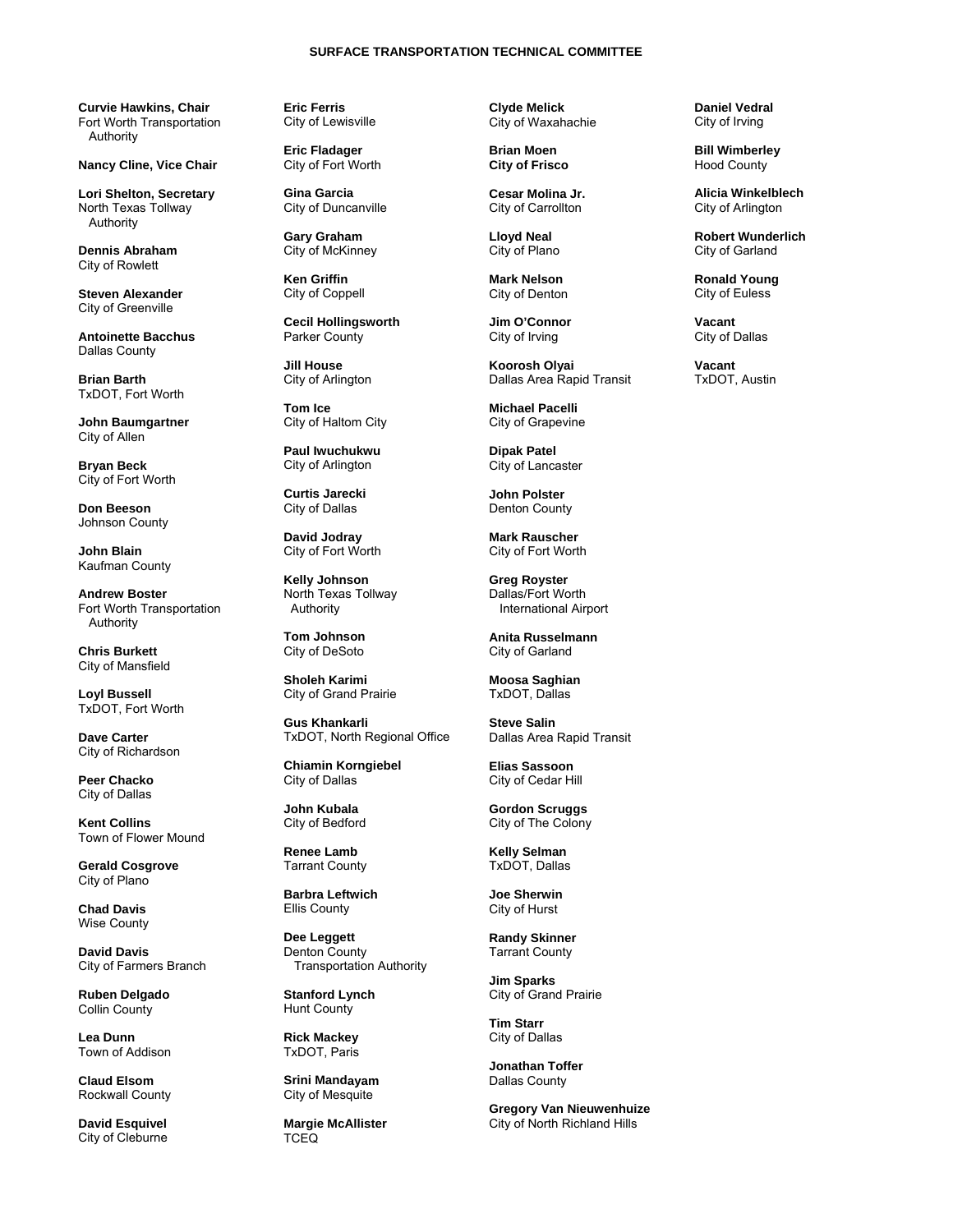## **TABLE OF CONTENTS**

| <b>CHAPTER I</b>   | <b>INTRODUCTION/BACKGROUND</b>                                                                      |  |
|--------------------|-----------------------------------------------------------------------------------------------------|--|
|                    |                                                                                                     |  |
|                    |                                                                                                     |  |
|                    |                                                                                                     |  |
|                    |                                                                                                     |  |
|                    |                                                                                                     |  |
|                    |                                                                                                     |  |
|                    |                                                                                                     |  |
|                    | Unified Planning Work Program for Regional Transportation Planning1-6                               |  |
|                    | TxDOT Unified Transportation Program and Statewide Transportation 1-6<br><b>Improvement Program</b> |  |
|                    |                                                                                                     |  |
|                    |                                                                                                     |  |
|                    |                                                                                                     |  |
| <b>CHAPTER II</b>  | <b>PUBLIC INVOLVEMENT</b>                                                                           |  |
|                    |                                                                                                     |  |
| <b>CHAPTER III</b> | <b>PROJECT SELECTION AND PRIORITIZATION PROCESS</b>                                                 |  |
|                    |                                                                                                     |  |
|                    |                                                                                                     |  |
|                    |                                                                                                     |  |
|                    |                                                                                                     |  |
|                    |                                                                                                     |  |
|                    |                                                                                                     |  |
|                    |                                                                                                     |  |
| <b>CHAPTER IV</b>  | <b>PROJECT IMPLEMENTATION/PROGRESS FROM PREVIOUS YEARS</b>                                          |  |
|                    |                                                                                                     |  |
|                    |                                                                                                     |  |
|                    |                                                                                                     |  |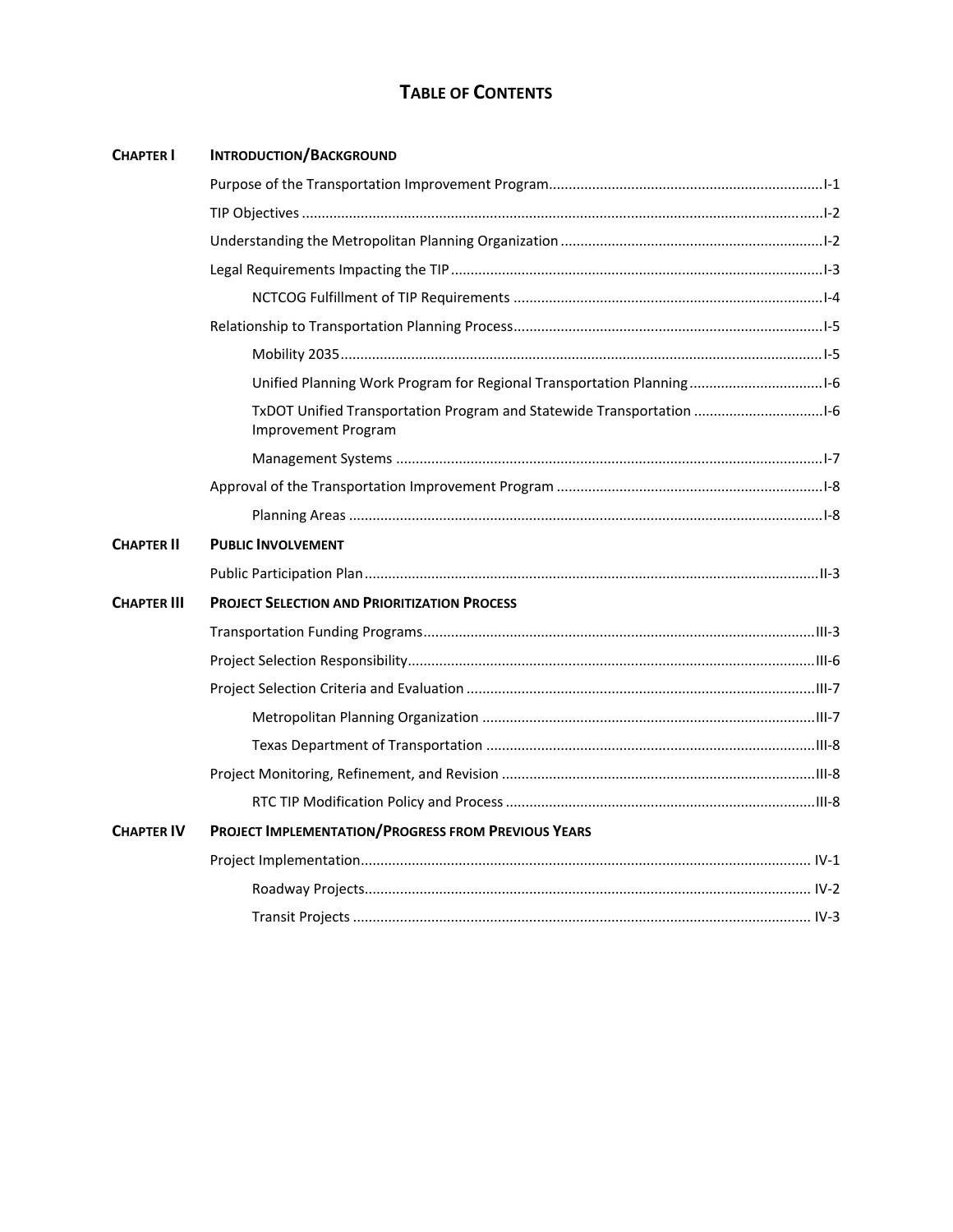| <b>TRANSPORTATION CONFORMITY</b>      |                                                                                                                                                                                                                                                              |
|---------------------------------------|--------------------------------------------------------------------------------------------------------------------------------------------------------------------------------------------------------------------------------------------------------------|
|                                       |                                                                                                                                                                                                                                                              |
|                                       |                                                                                                                                                                                                                                                              |
|                                       |                                                                                                                                                                                                                                                              |
| <b>PUBLIC TRANSPORTATION SERVICES</b> |                                                                                                                                                                                                                                                              |
|                                       |                                                                                                                                                                                                                                                              |
|                                       |                                                                                                                                                                                                                                                              |
|                                       |                                                                                                                                                                                                                                                              |
|                                       |                                                                                                                                                                                                                                                              |
|                                       |                                                                                                                                                                                                                                                              |
|                                       |                                                                                                                                                                                                                                                              |
|                                       |                                                                                                                                                                                                                                                              |
| <b>PROJECT LISTINGS</b>               |                                                                                                                                                                                                                                                              |
|                                       |                                                                                                                                                                                                                                                              |
|                                       |                                                                                                                                                                                                                                                              |
|                                       |                                                                                                                                                                                                                                                              |
|                                       |                                                                                                                                                                                                                                                              |
|                                       |                                                                                                                                                                                                                                                              |
|                                       |                                                                                                                                                                                                                                                              |
|                                       |                                                                                                                                                                                                                                                              |
|                                       |                                                                                                                                                                                                                                                              |
|                                       |                                                                                                                                                                                                                                                              |
| <b>FINANCIAL PLAN</b>                 |                                                                                                                                                                                                                                                              |
|                                       | Federally, State and Regionally-Funded Roadway Projects - Fort Worth District  VII-4<br>Federally, State and Regionally-Funded Roadway Projects - Dallas District VII-47<br>Federally, State and Regionally-Funded Roadway Projects - Paris District VII-156 |

**CHAPTER IX SELF‐CERTIFICATION**

#### **APPENDICES**

- APPENDIX A MPO DESIGNATION AGREEMENT
- APPENDIX B RTC RESOLUTION APPROVING 2013‐20116 TIP
- APPENDIX C SUMMARY OF METROPOLITAN TRANSPORTATION PLAN
- APPENDIX D ENVIRONMENTAL CLEARANCE PROJECTS
- APPENDIX E SUMMARY OF REGIONAL CONGESTION MANAGEMENT PROCESS
- APPENDIX F RTC FUNDING COMMITMENTS
- APPENDIX G FEDERAL APPROVAL LETTER
- APPENDIX H NON‐REGIONAL ARTERIALS IN MOBILITY 2035
- APPENDIX I MODIFICATIONS TO THE 2013‐2016 TIP LISTINGS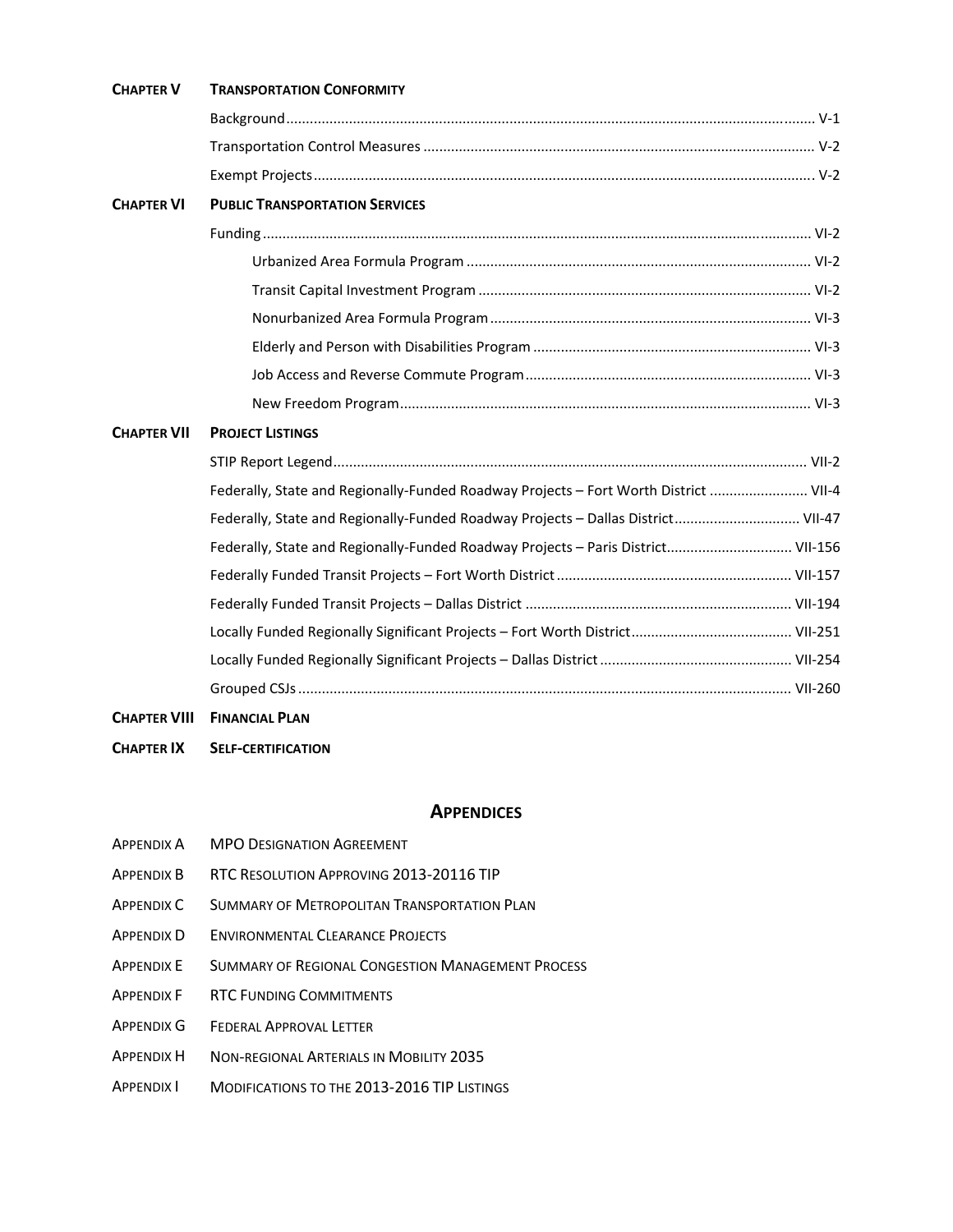## **TABLE OF EXHIBITS**

| EXHIBIT I-1           |                                                                                             |  |
|-----------------------|---------------------------------------------------------------------------------------------|--|
| EXHIBIT I-2           |                                                                                             |  |
| EXHIBIT I-3           |                                                                                             |  |
| <b>EXHIBIT I-4</b>    |                                                                                             |  |
|                       |                                                                                             |  |
| EXHIBIT III-1         |                                                                                             |  |
| <b>EXHIBIT III-2</b>  |                                                                                             |  |
| EXHIBIT III-3         |                                                                                             |  |
| <b>EXHIBIT III-4</b>  |                                                                                             |  |
| <b>EXHIBIT III-5</b>  |                                                                                             |  |
| <b>EXHIBIT III-6</b>  | Example of Project Evaluation Methodologies, 1992 and 1994 Call for Projects                |  |
| EXHIBIT III-7         |                                                                                             |  |
| <b>EXHIBIT III-8</b>  |                                                                                             |  |
| EXHIBIT III-9         | 2001 Land Use/Transportation Joint Venture Program - Project Selection Process              |  |
| <b>EXHIBIT III-10</b> | Partnership Program Evaluation Methodology                                                  |  |
|                       | Strategic Funding Program, Arterial Streets                                                 |  |
|                       | Strategic Funding Program, Arterial-Intersection and Bottleneck                             |  |
|                       | Strategic Funding Program, Intelligent-Transportation System Projects                       |  |
|                       | Joint TxDOT/RTC Freeway/Interchange/Bottleneck Partnership Program                          |  |
|                       | Local Air Quality Program, Bicycle/Pedestrian Regional Connections                          |  |
|                       |                                                                                             |  |
|                       | Local Air Quality Program, Regional/Innovative Projects and Programs to Improve Air Quality |  |
|                       |                                                                                             |  |
|                       |                                                                                             |  |
|                       | Local Air Quality Program, Park-and-Ride Facilities                                         |  |
|                       | Local Air Quality Program, Traffic Signal Projects                                          |  |
|                       |                                                                                             |  |
| EXHIBIT III-11        |                                                                                             |  |